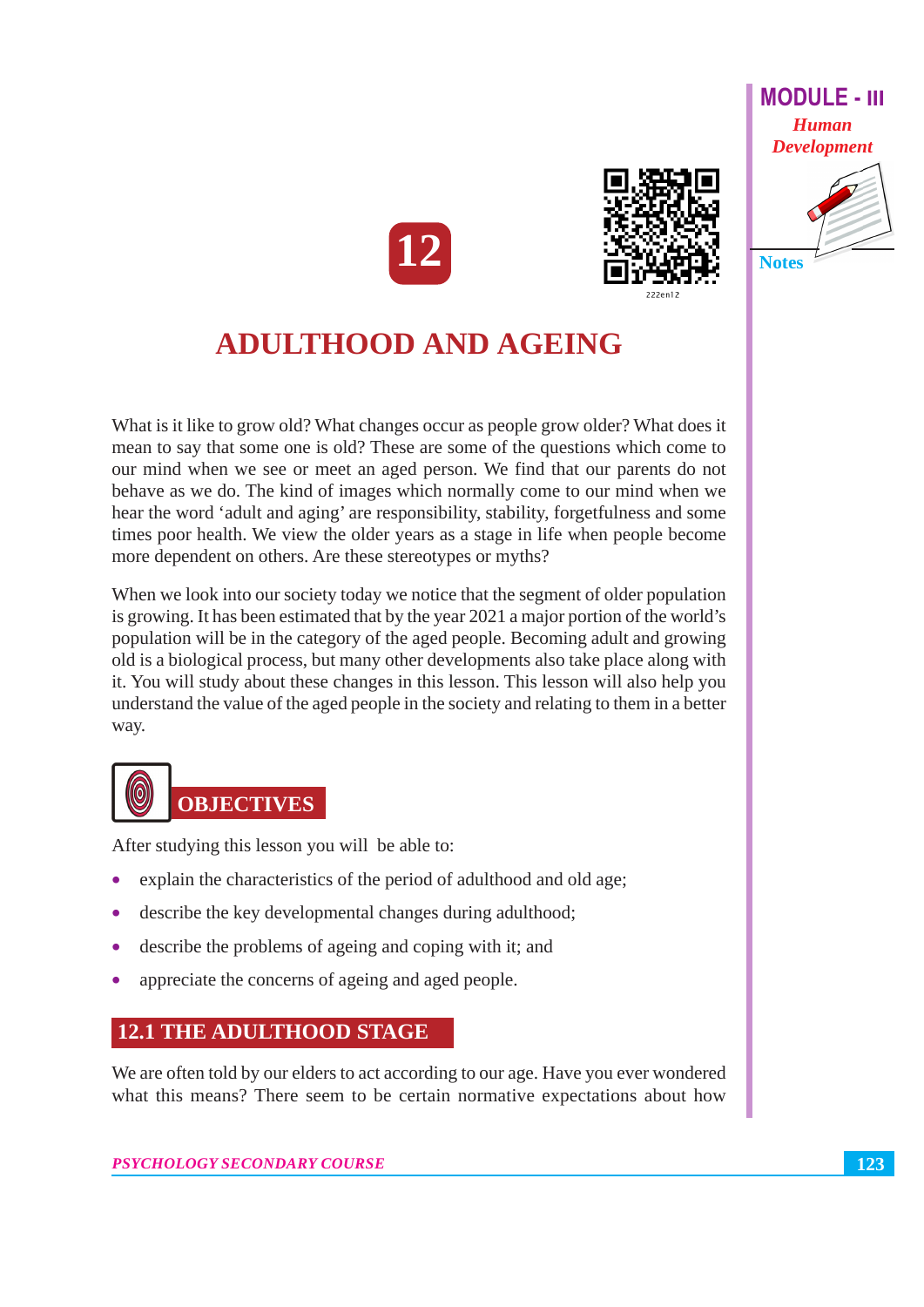

individuals of a certain age should act. The period of adulthood is marked by society's expectations of performing one's duty as an adult. Some special roles and relationships like family and career are the major milestones of adulthood. The spurt of growth during adolescence stabilizes by adulthood and the individual looks forward to more concrete roles in the society. Our capabilities and behaviours continue to change as we grow older not only because of the biological growth but also because of our knowledge and the way we interact with environment. In the Indian tradition the period of adulthood refers to Grihastha Ashram. During this stage an individual enters the social life and accepts responsibilities of family, marriage and entering into one's career. The stage of adulthood has the following sub periods: (1) Young adulthood (20s to 30s), (2) Middle adulthood (40s to 50s) and (3) Later adulthood (60s and above.). Let us understand the various characteristics of each of these sub periods.

#### **Young Adulthood**

During this period one sees himself or herself as an autonomous and independent adult. The individual becomes financially less dependent on the parental family. A major developmental task during this period is the choice of a career. Young men and women tend to settle down in a career of their choice. In addition a young adult tries to settle down and start the family life. They are also concerned about various social issues and forming close relationships with one's professional peers and members of community. The duties of a person demand two-fold responsibilities which are towards oneself as well as the society.

The stage of young adulthood is characterized by new tasks and challenges in life such as establishing financial and emotional independence and entering into marital relationship. Unemployment and marital discord are two typical crisis conditions during early adulthood. According to Erikson this period is characterized by a crisis of 'intimacy versus isolation'. The young adults must develop the ability to form deep intimate relationships with others, particularly in marriage. Otherwise, they can become socially and emotionally isolated. Most young adults develop a dream of future accomplishments or a vision of what they want to achieve as a life goal. Such dreams motivate young adults towards goal directed efforts. Occupational and marital choices and gaining social and economic independence are some major tasks of early adulthood. Very often, during the early thirties individuals make a reappraisal of their choices and seek to make specific changes in their career choice and social relations. These experiences are described as "age thirty transition".

#### **Characteristics of Young Adulthood**

- Choice of a career.
- Starting a family life.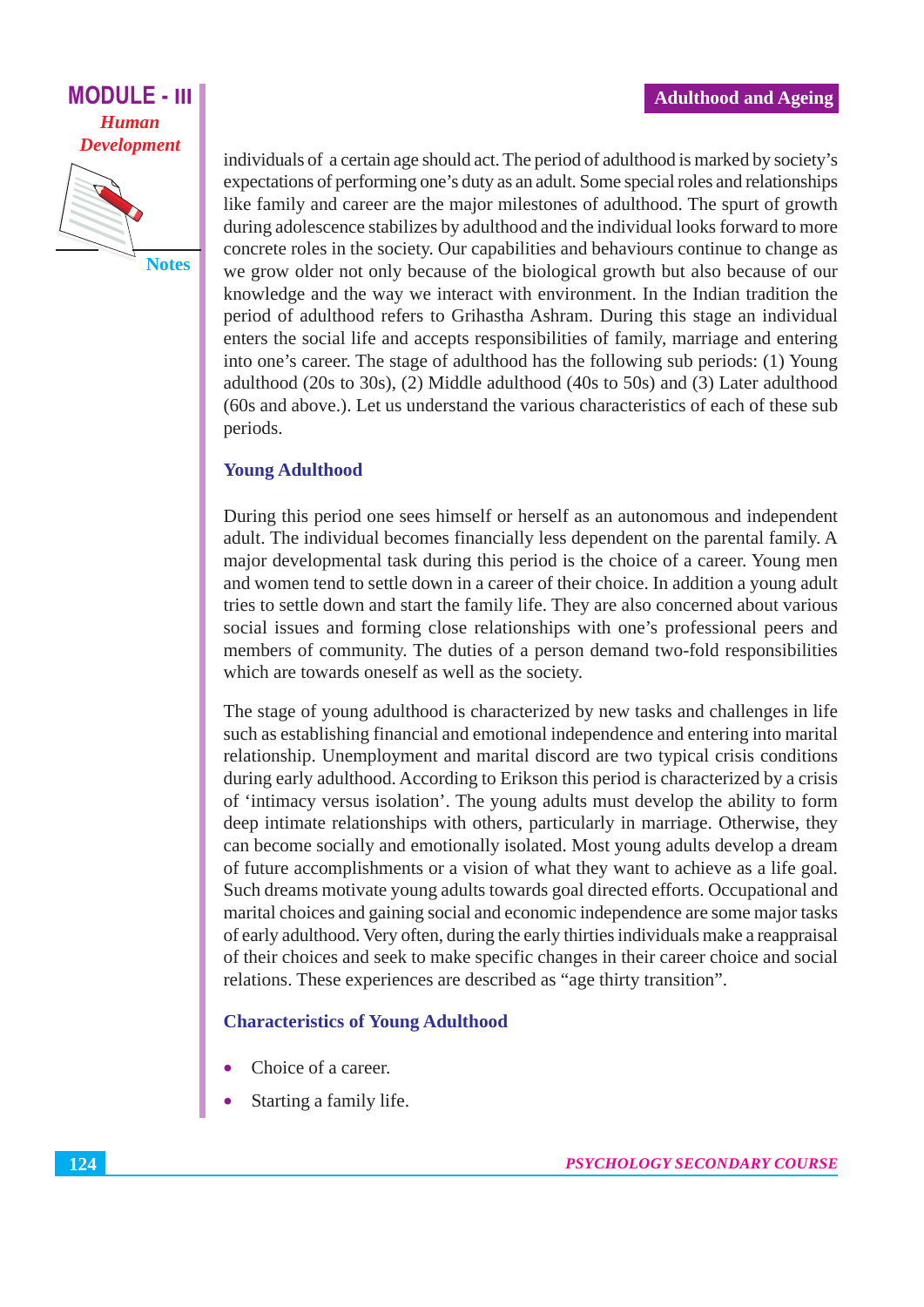- Forming close relationships with peers.
- Concerns about society.

#### **Do It Yourself**

Meet two adults, a male and a female. Ask them to describe their roles and responsibilities. Record their descriptions and your own description. Compare and discuss with your peers and tutor.



1. Identify the characteristics of young adulthood.

#### **12.2 ADULTHOOD OR MIDDLE AGE**

From the period of twenties and thirties, the individual arrives at middle age in the forties and fifties. Middle age is characterized by competence, maturity, responsibility and stability. This is the time when one wants to enjoy the success of job, satisfaction derived from the family and social life. People look forward to the success of their children. Attention gets more focused on health, the future of children, aging parents, the use of leisure time and plans for old age. For women, menopause occurs between the age of forty-five and fifty. Menopause is supposed to be accompanied by some distressing physical and psychological symptoms in women. During this period men show greater concern towards health, strength, power and sexual potency.

Middle age is also viewed as a period of creativity and significant contribution to society. It is found that the best works of scientists, writers and artists are produced during the late forties and early fifties. Erikson characterizes middle adulthood as a phase of crisis involving generativity versus self-absorption. Unless a person makes this a period of meaningful contribution he/she may become preoccupied with selfish needs and desires. The middle age transition is also a period of turbulence. People start viewing themselves as older and become conscious of their mortality which often leads to emotional instability. They also engage in taking stock of their lives to asses the extent to which they have realized their dreams. Such re-assessments often lead to occupational changes and changes in marital relationships such as divorce. For most people who are employd in regular jobs, the end of the middle adulthood years involves the task of coming to terms with possible retirement from work life and the associated readjustments in life.

#### **Characteristics of Middle Adulthood**

- Competence, maturity, responsibility and stability.
- Attention focused on children.



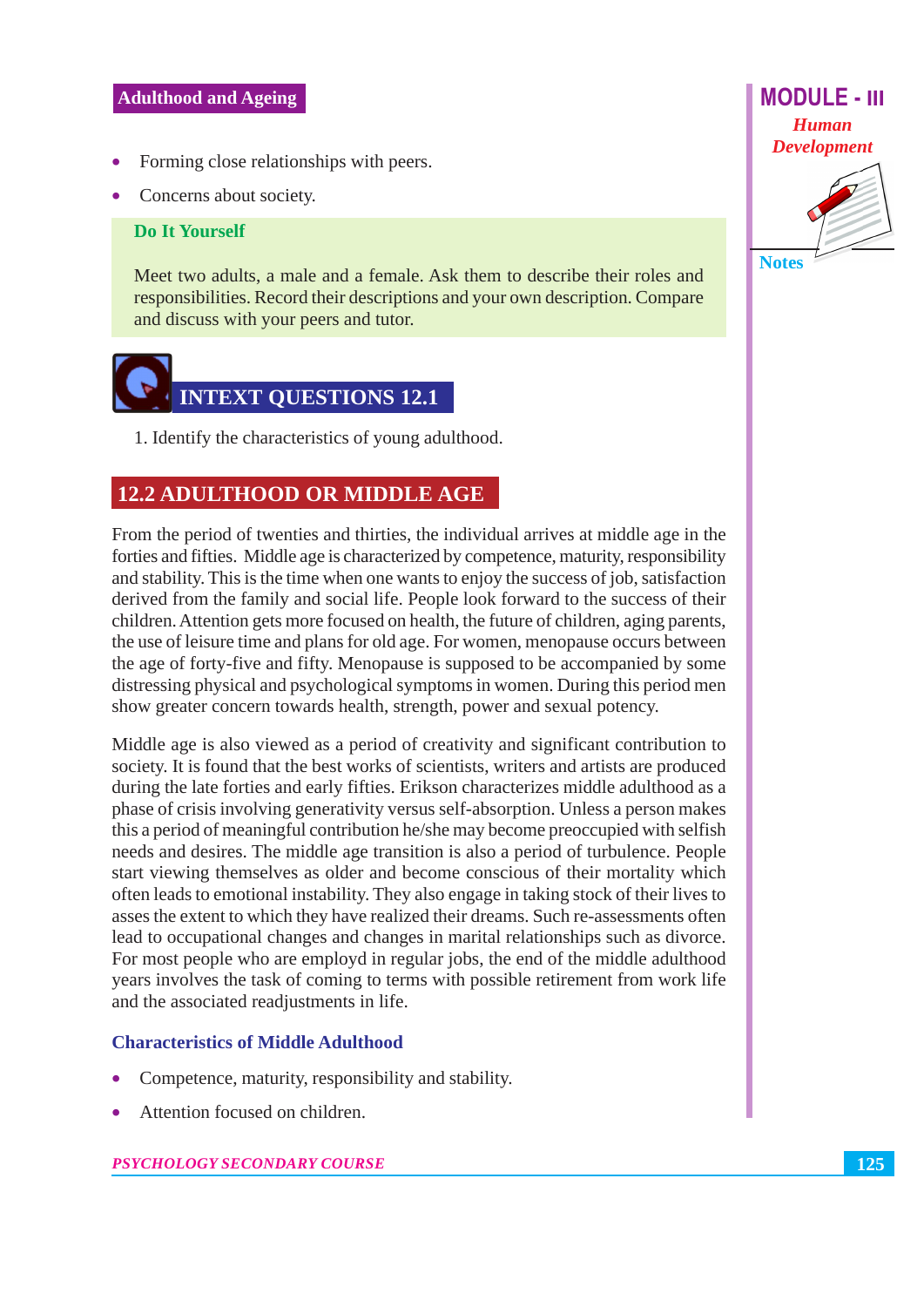**Notes** 

- Plans for old age.
	- Occurrence of menopause in women.

#### **Old Age**

Later adulthood or the period of old age begins around the age of sixty. During this stage most individuals lose their jobs as they retire from active service. They begin to fear about their physical and psychological health. In our society, the elderly are typically perceived as not so active, deteriorating intellectually, narrow-minded and attaching significance to religion and spirituality. Many of the elderly people lose their spouses and suffer from emotional insecurity. However, this may not be true of everybody. Many people at the age of sixty or above remain very healthy and active in life. The life style including exercise, diet, and regular health check up helps people enjoy a meaningful and active life during old age.

Aging, however, is also a psychological phenomenon. There are numerous examples of writers, statesmen, professors and yogis who lead a productive and active life during old age. So it is important to note that old age can be a much happier and fuller time. Mental or physical decline does not necessarily have to occur. Persons can remain vigorous, active and dignified until their eighties or even nineties. This is quite possible if they take adequate care of themselves right from their middle age years. In fact, the older persons have vast reservoir of knowledge, experience and wisdom on which the community can draw upon.

## **INTEXT OUESTIONS 12.2**

1. Describe any two characteristics of middle adulthood.

## **12.3 PHYSICAL AND COGNITIVE CHANGES DURING ADULTHOOD AND OLD AGE**

In the present day society, with increasing health consciousness, both men and women want to be physically and mentally fit. With advancing age certain inevitable and universal changes such as chemical changes in cells or gradual loss of adaptive reserve capacity take place. There are also certain cognitive changes taking place from middle adulthood onwards. These changes are slow and gradual. Normally people see aging as a period of physical and mental health decline. These changes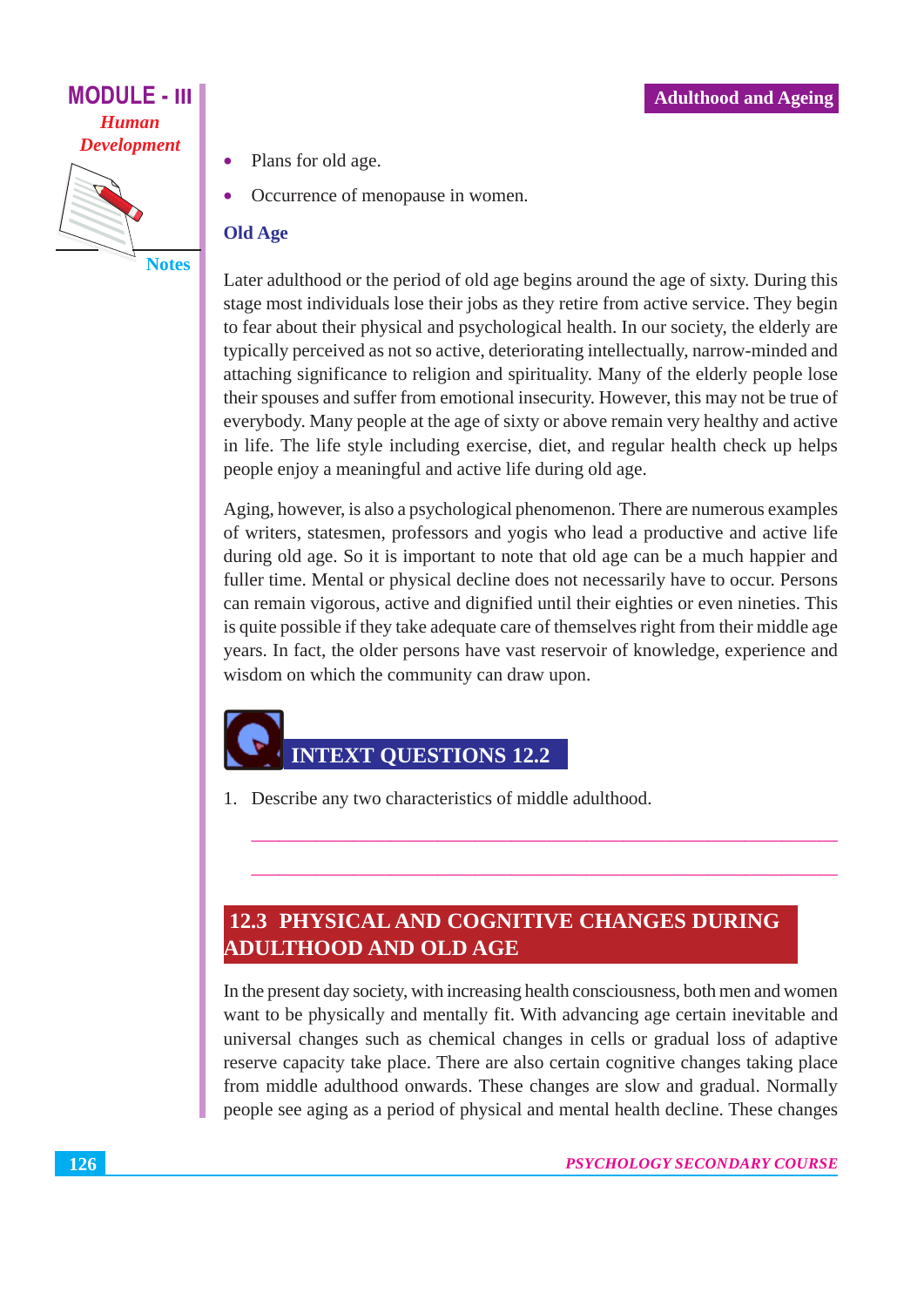are mainly physical and cognitive in nature. Let us try to understand these changes.

(a) Physical Changes: It has been found that the body organs of most persons show a 0.8 to 1 percent decline per year in the functional ability after the age of 30 years. Part of this decline is normal, some are disease-related and some caused by factors such as stress, occupational status, nutritional status and many other environmental factors. The major physical changes associated with aging are described as external changes, internal changes and changes in the sensory capacities and cognitive abilities. Let us understand these changes.

1) **External Changes:** This refers to the symptoms of growing old that can be seen in an individual. With many individuals the symptoms of aging can be seen as graying hair, aging skin shift in posture and appearance of wrinkles and other changes.

#### **Key to Longer and Healthier Life**

- $(a)$ Eat healthy diet.
- (b) Exercise regularly.
- Reduce stress level.  $(c)$
- $(d)$ Don't smoke or drink alcohol and other drugs.
- Cultivate certain positive qualities.  $(e)$
- $(f)$ Engage with activities of social welfare.
- $(g)$ Develop spirituality and faith.

2) Internal Changes: These changes refer to the symptoms of growing old that are not visible. These include changes in the respiratory system, gastrointestinal system, cardiovascular system, and central nervous system.

**Some Great Achievers of late adulthood** 

- $\bullet$ Mahatma Gandhi led India's struggle of freedom at the age of 77.
- **Baba** Amte  $\bullet$
- Ramakrishna Paramhans
- **Mother Teresa**

3) Changes in Sensory Capacities: With advancing age, there is gradual slow down in the sensory abilities. As you know we communicate with the outer world through our senses. Losing in any of the senses can have profound psychological and social consequences.



**Notes**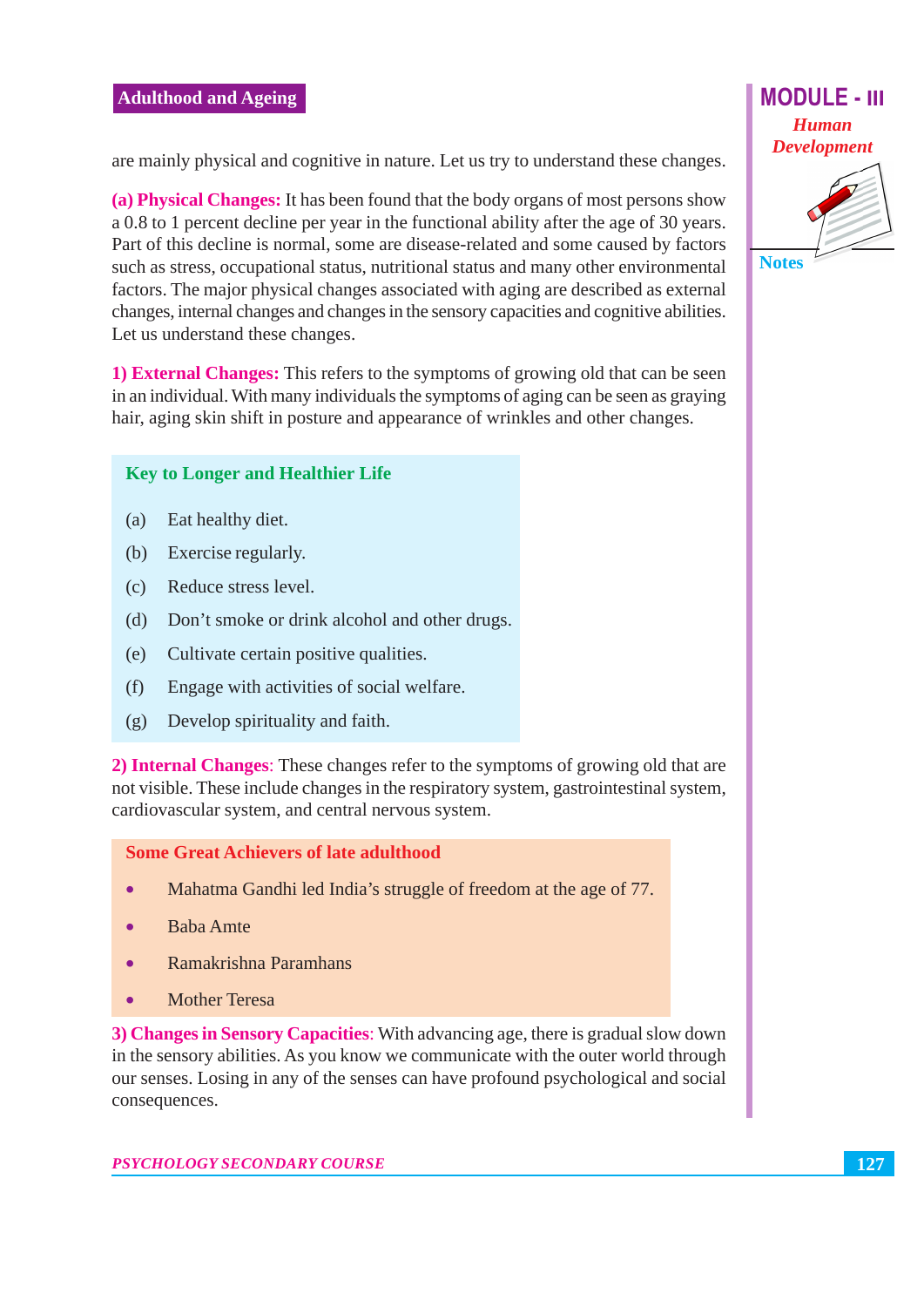

**Cognitive Changes:** Cognition refers to the process by which information is acquired, stored, and used. During adulthood and aging various aspects of cognition like memory, learning, attention and speed of performance get adversely affected. The aged people often report forgetfulness, difficulty in learning new techniques and acquiring skills. Their concentration and responsiveness to environmental stimulus decreases. Dementia and Alzimer and important diseases of old age. In general people become more vulnerable during old age.

#### **12.4 COPING WITH THE PROBLEMS DURING OLD AGE**

You must be wondering whether the process of ageing can be stopped or can anyone remain young throughout? We have noted that ageing is a biological process. This process gets affected by many other things such as stress, tension, habit, undisciplined life, ill health work habits etc. Leading a disciplined life means giving the body enough time to rest, proper work habits, less tension, proper nutrition and spirituality. It seems that aging can be delayed but no one can escape it. One must not deny and accept one's age and act in a realistic but optimistic manner. Different people adopt different coping strategies to meet their life challenges. Some of the effective coping strategies are as follows:

- (1) Develop an attitude of flexibility so that one may adapt to the pressures and problems of old age.
- (2) Recognize that one has to explore new ways of coping with life events.
- (3) Greater use of information seeking and problem solving strategies rather than withdrawing or isolating.
- (4) Increasing self-confidence, self-reliance, developing healthy attitudes about one's strengths and weaknesses.
- (5) Learning and maintaining effective coping skills and adopting an active approach towards the environment.

Use of the above styles of coping can be effective in making healthy adjustments during old age.

#### **Aging and Social Support**

Enlarging social network is another means of coping with life problems. Participating in various group activities such as joining clubs. Certain organizations for informal social interaction are found very helpful for the aged. Building a social network of people of their own age group in neighbourhood or elsewhere provides them with greater opportunity to share their life circumstances and find emotional expressions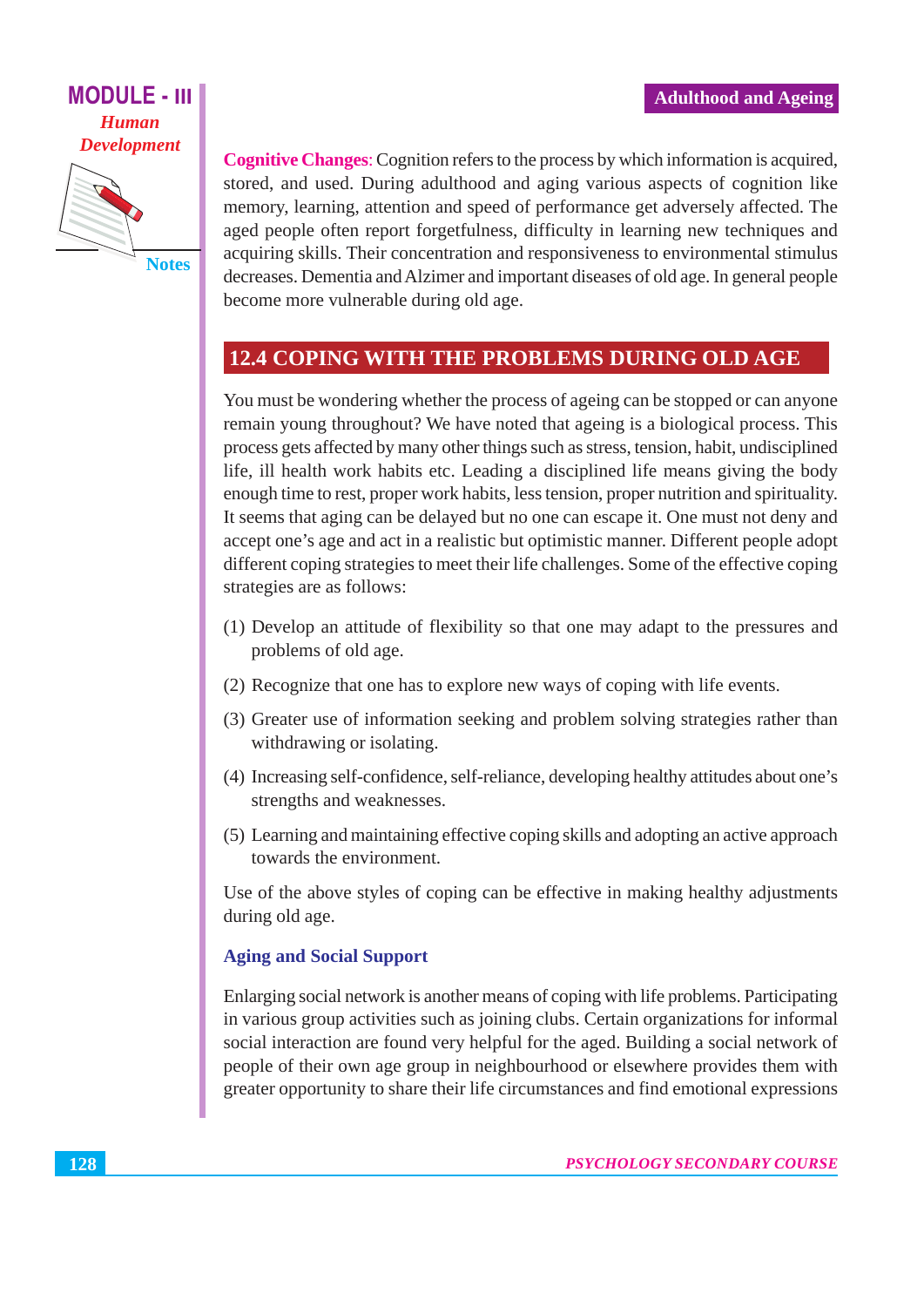#### **Adulthood and Ageing**

for their existing problems. Through such social networks, one can get an unconditional expression of approval, share secrets, provide new experiences to each other, and develop trusting relationships.

Involvement in grand parenting helps elderly satisfy many of their personal and emotional needs. Grand parents can serve as important role models. Older people find these roles emotionally self-fulfilling and tend to derive self-satisfaction through achievement of their grand children.

#### **12.5 IMPORTANCE OF THE AGED PEOPLE IN THE SOCIETY**

अभिवादन गिलस्य नित्यंवद्धोपसेविनः। चत्वारि तस्य वर्धन्ते आयुर्विद्याय ोाबलम्।

"Those who greet elders and do service to them, they grow in all four dimensions such as longevity, knowledge, fame and strength".

One of the reasons for the growth of the Indian society is its multigenerational structure which means staying of many generations together in one family. This phenomenon is expressed in the form of joint family system. Aged people have been always considered as individuals with a vast repertoire of knowledge and experience. Staying with them and respecting them helps not only in personal growth but facilitates multidimensional growth of a person.

Today many of the problems seen in the society are due to breakdown in the family system. Young couples prefer to stay alone to seek independence and doing away with the restrictions. But the repercussion of this system is largely being felt on the younger generation. The elders in the family have always been a medium of cultural transmission. Can you forget the stories told to you by your grand parents and their morals? The cultural traditions followed in our country have been passed from generation to generation. With the emerging nuclear family system, the younger generation is becoming deprived of this rich cultural transmission. It has been found that emotional expressions and values in young generation have also been affected by the absence of elders in the family.



State whether the following statements are true or false:

- 1. The body organs show a decline of 0.8 to 1 percent after the age of 30. T/F
- 2. Gradual changes in sensory abilities take place with ageing. T/F

**Notes**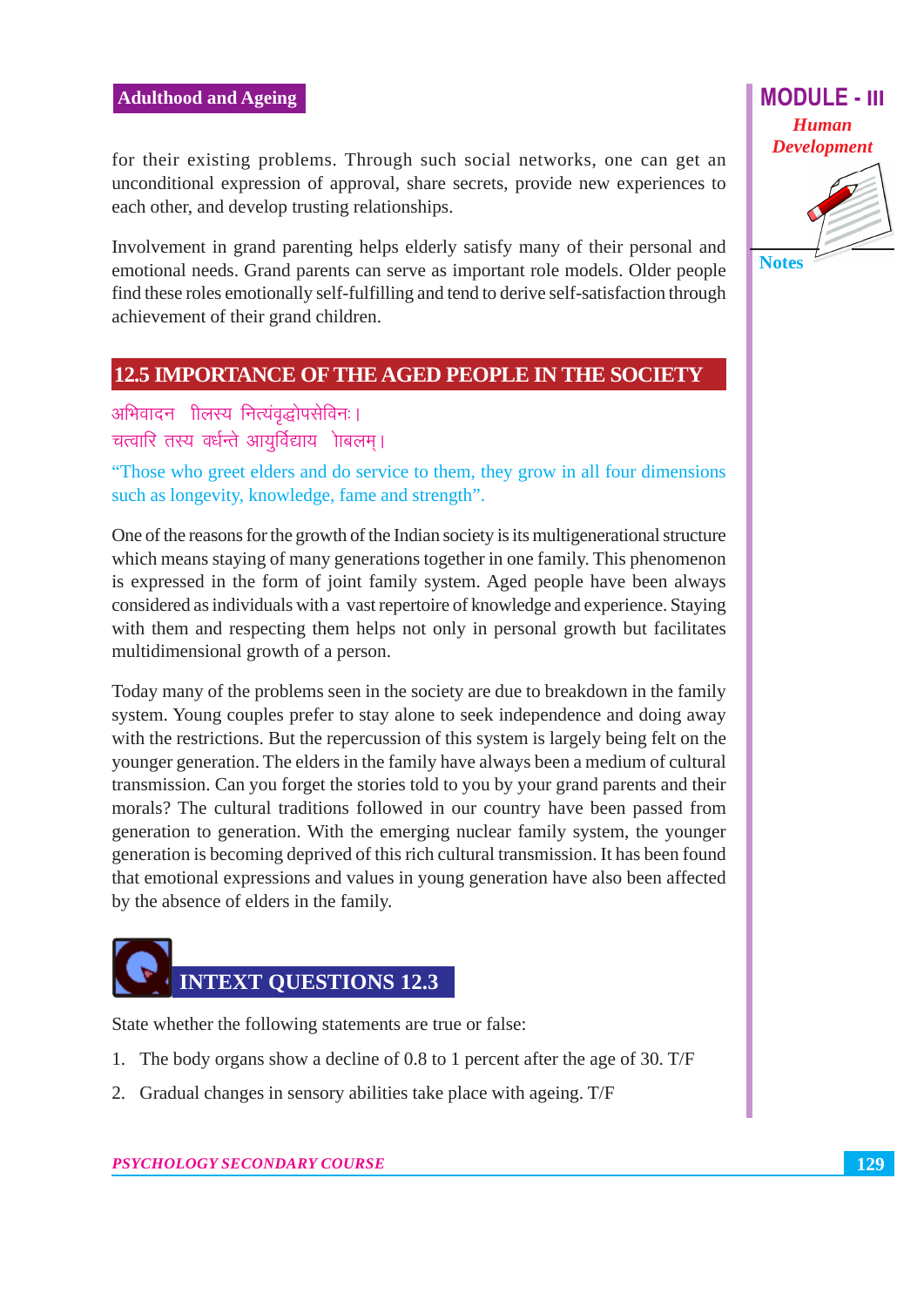

**Notes** 

- 3. One must not accept one's age and become younger. T/F
- 4. Developing healthy attitudes do not help in coping with age. T/F
- 5. Aged people should be considered as treasure of the society. T/F

# **WHAT YOU HAVE LEARNT**

- Some special roles and relationships like family and career are the major  $\bullet$ milestones of adulthood.
- Our capabilities and behaviours continue to change as we grow older not only because of the biological growth process but also because of our understanding and the way we interact with the environment.
- The stage of young adulthood is characterized by new tasks and challenges in life such as establishing financial and emotional independence and entering into marital relationship.
- Middle age is also viewed as a period of creativity and significant contribution to society.
- In our society, the elderly are typically perceived as not so active, deteriorating  $\bullet$ intellectually, narrow-minded and attaching significance to religion and spirituality; however it may not be true.
- The major physical changes associated with ageing are described as external, and internal changes and changes in sensory capacities.
- $\bullet$ Leading a disciplined life means giving the body enough time to rest, proper work habit, less tensions, proper nutrition and spirituality. This may help in coping with the problems of old age.
- Aged people have been always considered as individuals with a vast repertoire  $\bullet$ of knowledge and experience.

# **TERMINAL QUESTIONS**

- 1. Describe the key to longer and healthier life.
- 2. What attitude is helpful to meet out the pressures and problems of old age?
- 3. What is the main cause of today's problems in the society?
- 4. How can one remain healthy during old age?